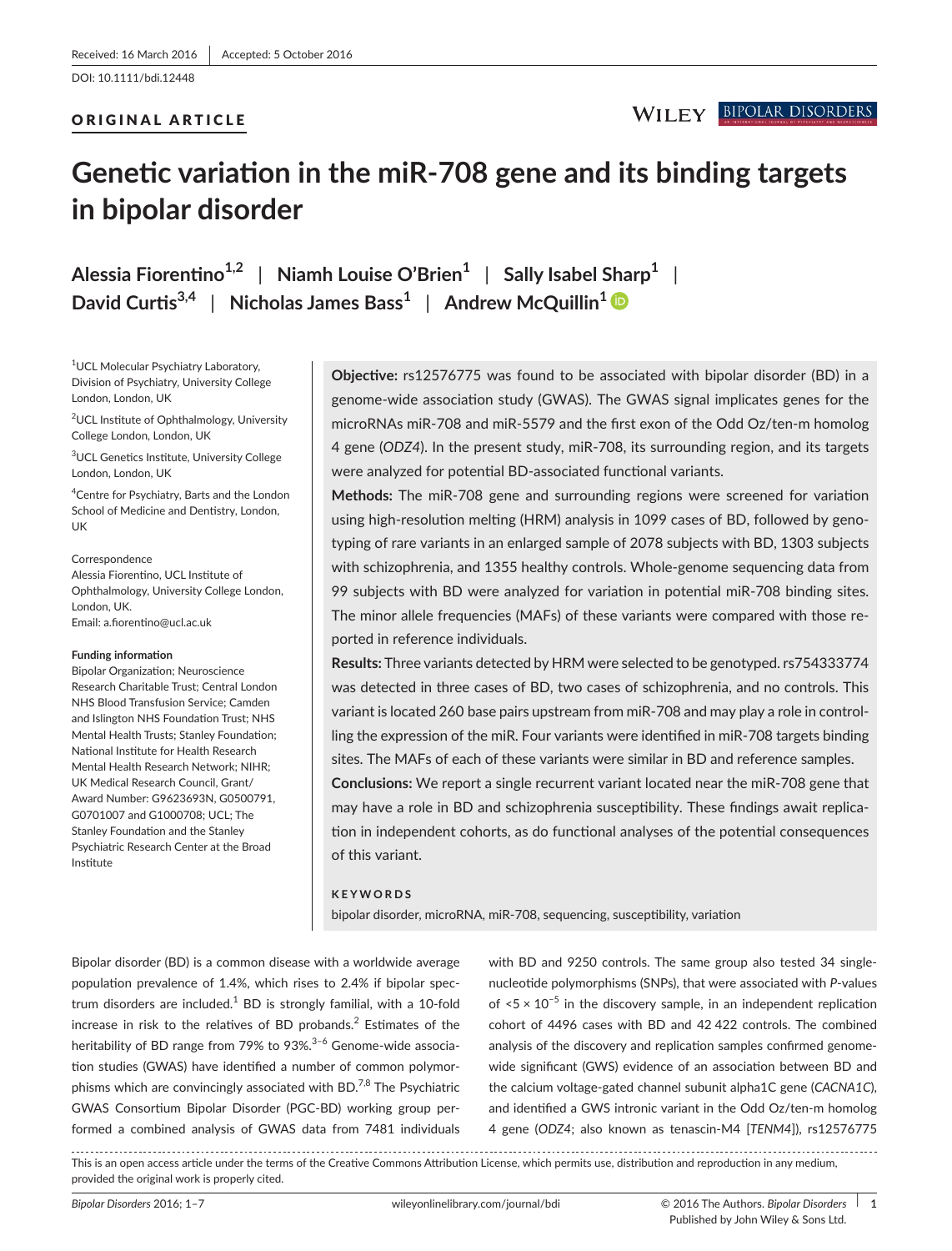**2 |**  Fiorentino et al.

(P=4.4 × 10<sup>-8</sup>).<sup>9</sup> Both Green et al.<sup>10</sup> and Mühleisen et al.<sup>11</sup> later showed further evidence for an association between BD and the same SNP ( $P=6.20 \times 10^{-9}$  and  $4.46 \times 10^{-9}$ , respectively). A large intergenic region distal to rs12576775 and a proximal genomic region with a high recombination rate in intron 1 of *ODZ4* effectively restrict the BD association region to the genomic interval that includes the first exon of *ODZ4* and the microRNA (miRNA) genes miR-708 and miR-5579.<sup>9</sup> Of the two miRNA genes, only miR-708 has been experimentally validated and it is known to be expressed in the human nervous system.<sup>12</sup>

The role of miRNAs in psychiatric disorders has recently become prominent as a result of findings in schizophrenia (SCZ). The PGC-SCZ working group reported GWS with a SNP association in the third intron of the primary transcript of miR-137. $^{13}$  There is evidence that genetic variation in this gene influences the negative symptoms of SCZ.<sup>14</sup> In addition to the findings with miR-137, several other microRNAs have also been implicated in susceptibility to SCZ, including an association with miR-206 (rs17578796) in a Scandinavian sample<sup>15</sup> and with miR-30e (rs112439044) in a Han Chinese sample.<sup>16</sup> Eight ultra-rare variants in the precursor or mature microRNA sequences have been reported in American males suffering from  $SCZ<sup>17</sup>$  An enrichment of rare copy number variations (CNVs) overlapping with microRNAs has also been reported in SCZ, with 25 microRNAs impacted by rare CNVs in two or more unrelated subjects.<sup>18</sup> Several studies have investigated polymorphic microRNA binding sites in target genes related to SCZ. These include rs3822674, which is located in the 3ʹ untranslated region (UTR) of the gene encoding complexin II (*CPLX2*) and is predicted to interfere with repression of *CPLX2* expression by miR-498<sup>19</sup>; rs1130354 in the 3ʹUTR of dopamine receptor D2 gene (*DRD2)* was reported to interfere with miR-326-mediated repression of *DRD2* expression<sup>20</sup>; and rs11122396 in the 3ʹ UTR of the disrupted-in-schizophrenia-1 (*DISC1*) gene disrupted miR-135b-5p-mediated control of *DISC1* expression.<sup>21</sup>

The evidence that implicates miRNAs in the etiology of BD is not as strong as it is for SCZ. However, recent data have provided increasing support for the hypothesis that miRNAs also play a role in the etiology of BD. In the largest GWAS of BD to date, a SNP in an intergenic region flanking miR-2113 on chromosome 6q16.1 was the eighth strongest finding.<sup>11</sup> A gene-based analysis of all known autosomal microRNAs using the same GWAS data found a significant association between nine microRNAs (including miR-708) and BD. $^{22}$  In another study, bioinformatic analysis suggested that the BD-associated glutamate receptor-7 gene (*GRM7*) 3ʹ UTR variant, rs56173829, might modulate the binding of several microR-NAs, including miR-4295, miR-130a-3p, and miR-130b-3p.<sup>23</sup>

Postmortem transcriptome studies have shown significant differences between miRNA expression levels in cortical brain tissue from people with BD and controls. While there is substantial heterogeneity in the miRNAs that have been reported to be associated with BD, several miRNAs have been reported in multiple studies.<sup>24</sup>

Two main studies have focused on miRNAs levels in the context of treatment with mood stabilizers in human tissue. One was conducted in lymphoblastoid cell lines, to assess the impact of lithium on miRNA expression.25 Of the 13 miRNAs previously suggested to respond to lithium and valproate, the regulation of four (miR-34a-5p, miR-152-3p, miR-155-5p, miR-221-3p) was changed after 16 days of treatment. The

overall change in miRNA expression was small and no miRNA expression underwent a two-fold change. A second study focused on miR-134-5p. A decrease in miR-134-5p plasma levels was observed during manic phases, which correlated with symptom severity. This decrease was reversed upon successful treatment with various mood stabilizers.<sup>26</sup> Thus, mood stabilizers used for the treatment of BD may influence psychopathology through the modification of miRNA biogenesis.

Bioinformatic analyses indicate that miR-708 is conserved in mammals within the *ODZ4* intron, suggesting that miR-708 is co-expressed with *ODZ4*. The high level of conservation across mammalian species of the miR-708 precursor stem loop and the guide strand suggests that they are functionally important. It has been demonstrated that the expression of miR-708 correlates well with the expression of *ODZ4* in adult mouse tissues. The observation of a significant accumulation of miR-708 and *ODZ4* transcripts in the brain and eyes strongly suggests a physiological role for miR-708 in tissues in which *ODZ4* is expressed.<sup>27</sup> A study of postpartum psychosis (a disorder that is prevalent in up to 74% of women with an existing diagnosis of BD and a family history of puerperal psychosis<sup>28</sup>) suggested differential expression of miR-708 in the monocytes of affected patients compared with controls. $^{29}$  miR-708 expression has been demonstrated to be upregulated significantly in mouse hippocampal neurons in an oxidative stress cell model.<sup>30</sup>

In the present study, miR-708, its surrounding region, and its targets were analyzed for possible functional variants associated with BD.

# **1** | **MATERIALS AND METHODS**

#### **1.1** | **Subjects**

The study included 2078 research subjects with bipolar I (BD-I) or bipolar II disorder and 1303 research subjects with SCZ. The University College London (UCL) control sample included 1355 subjects, comprising 875 screened subjects who had no first-degree family or personal history of psychiatric illness, and an additional 480 unscreened normal British subjects obtained from the European Collection of Cell Cultures. National Health Service (NHS) multicentre research ethics approval was obtained. All participants provided informed written consent. Ancestry screening was used as a selection criterion for the inclusion of cases. Samples were included if at least three out of four grandparents were English, Irish, Scottish, or Welsh, and if the fourth grandparent was non-Jewish European, before the EU enlargement in 2004. Participants with BD were interviewed using the lifetime version of the Schizophrenia and Affective Disorder Schedule.<sup>18</sup> Participants fulfilling the research diagnostic criteria<sup>31</sup> for BD were included. An analogous protocol was used to recruit participants with SCZ. Blood or saliva samples were collected for all participants. DNA from blood samples was extracted using a standard phenol-chloroform method and from saliva samples using the Oragene protocol for DNA extraction (DNA Genotek, Ottowa, ON, Canada).

### **1.2** | **Detection and evaluation of new variants**

High-resolution melting (HRM) variant screening was used to identify BD susceptibility variants 300 base pairs (bp) upstream and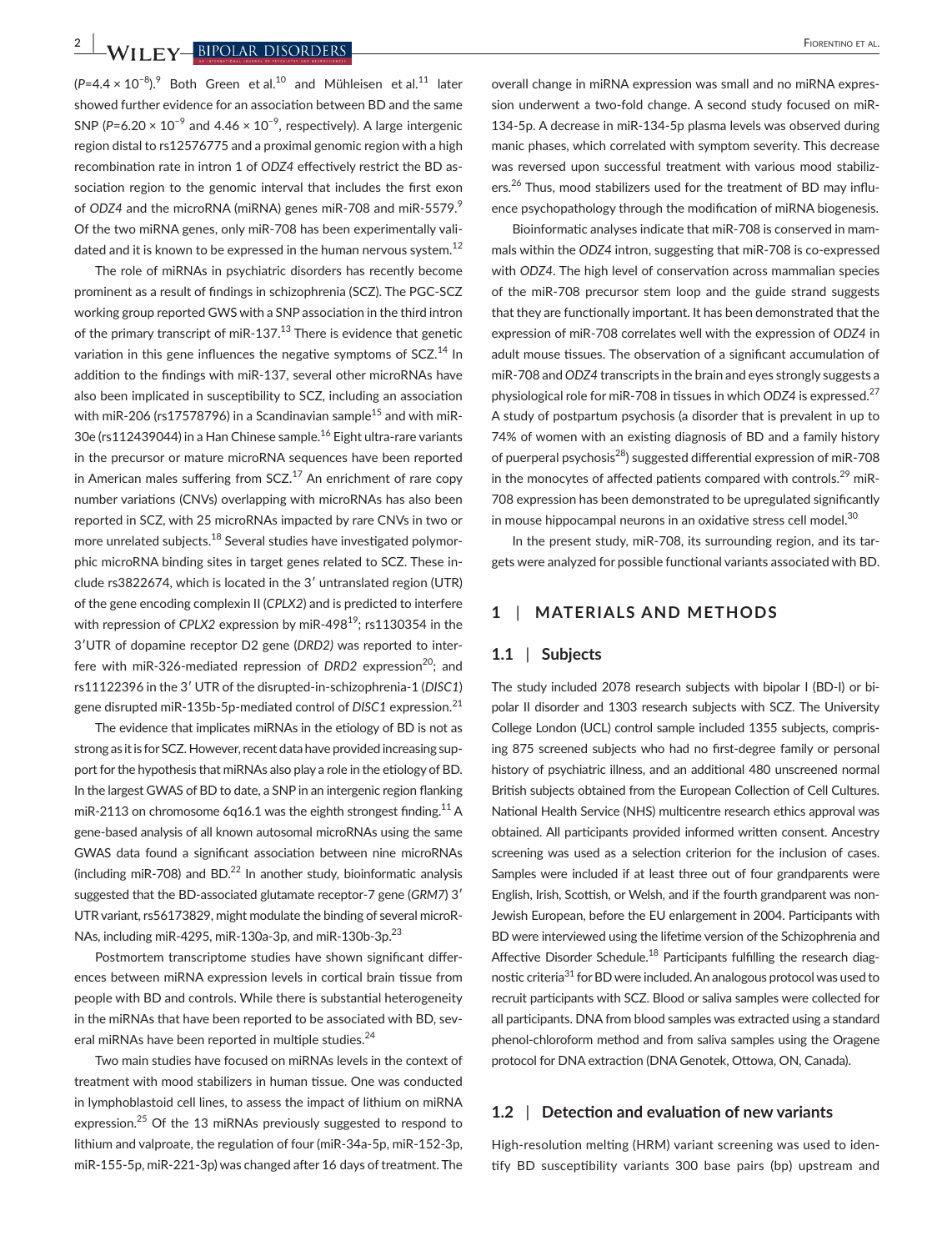**FIORENTINO ET AL. BIPOLAR DISORDERS** 

TABLE 1 SNPs detected by HRM across the region chr11:79112766-79113453 (GRCh37/hg19); variants: the base change indicated is on the—strand; the genomic reference sequence used is GRCh37/hg19; 1000G, 1000genome project; Eur, European population; Exac, Exome Aggregation Consortium; Wellderly, Scripps Wellderly study; UK10K, UK10K ALSPAC (Avon Longitudinal Study of Parents and Children) and TWINS (TwinsUK); MAF, minor allele frequency; nd, not detected

| <b>SNP</b>  | Position in<br>ch11 | <b>Variants</b> | 1000G<br><b>MAF</b> | <b>Eur 1000G</b><br><b>MAF</b> | Exac<br><b>MAF</b> | <b>Eur Exac</b><br><b>MAF</b> | Wellderly<br><b>MAF</b> | <b>UK10K</b><br><b>MAF</b> | <b>Position compared</b><br>to miR-708 |
|-------------|---------------------|-----------------|---------------------|--------------------------------|--------------------|-------------------------------|-------------------------|----------------------------|----------------------------------------|
| rs754333774 | 79113407            | G > A           | nd                  | nd                             | nd                 | nd                            | 0.000 94                | nd                         | Upstream                               |
| rs768049399 | 79113040            | A > C           | nd                  | nd                             | 0.000 064          | 0.000 097                     | nd                      | nd                         | Downstream                             |
| rs56158925  | 79112878            | C > T           | 0.082               | 0.082                          | nd                 | nd                            | 0.06929                 | 0.063 54                   | Downstream                             |

downstream from the mir-708 gene (chr11:79112766-79113453, GRCh37/hg19).

This method of variant analysis allows cost-efficient detection of rare variations in large numbers of samples. HRM is particularly amenable to regions not efficiently targeted by established next generation sequencing selection panels such as introns and UTRs.

HRM was performed using three primer pairs in 1099 cases with BD. Reactions were carried out on a LightCycler 480 (Roche, Burgess Hill, UK). Primer sequences and reagents are shown in Table S1. Samples with abnormal HRM curves were then sequenced using the BigDye terminator v3.1 Cycle Sequencing kit (Applied Biosystems, Warrington, UK) on an ABI 3730*xl* DNA Analyzer (Applied Biosystems). Sequencing data were analyzed using the Staden Package ([http://sta](http://staden.sourceforge.net/)[den.sourceforge.net/](http://staden.sourceforge.net/)).<sup>32</sup> The reference minor allele frequency (MAF) for the general population was evaluated in the data from the 1000 Genomes (1000G) project, $33$  in the Exome Aggregation Consortium (ExAC), Cambridge, MA, USA [\(http://exac.broadinstitute.org](http://exac.broadinstitute.org) [accessed January 2016]), from the Scripps Wellderly study (n =  $534$ )<sup>34</sup> and from two population cohorts in the UK10K study (UK10K ALSPAC [Avon Longitudinal Study of Parents and Children] and UK10K TWINS [TwinsUK n =  $2432$ ]).<sup>35</sup> The latter two datasets were queried using the Reference Variant Store, (http://rvs.u.hpc.mssm.edu [accessed 5 August 2016]).

For the ExAC data, it is important to take into consideration the presence of BD and SCZ diagnoses in the database. This did not affect our study because the reported MAFs of the miR-708 variants selected did not exceed our exclusion threshold for genotyping. Bioinformatic analysis to determine the potential functional effect of SNPs was carried out using the University of California, Santa Cruz genome browser (<http://genome.ucsc.edu/>), Alibaba 2 ([http://www.gene-regulation.](http://www.gene-regulation.com/pub/programs/alibaba2/index.html) [com/pub/programs/alibaba2/index.html](http://www.gene-regulation.com/pub/programs/alibaba2/index.html)) and PROMO using version 8.3 of TRANSFACT [\(http://alggen.lsi.upc.es/cgi-bin/promo\\_v3/promo/](http://alggen.lsi.upc.es/cgi-bin/promo_v3/promo/promoinit.cgi?dirDB=TF_8.3) [promoinit.cgi?dirDB=TF\\_8.3\)](http://alggen.lsi.upc.es/cgi-bin/promo_v3/promo/promoinit.cgi?dirDB=TF_8.3).

Only variants with a MAF lower than 0.01 in the general population were considered for further analysis.

### **1.3** | **Genotyping**

Genotyping of the selected SNPs was performed in an enlarged sample of 2078 cases with BD and 1355 ancestrally matched controls. It was performed in-house using the allele-specific polymerase chain reaction (PCR), using KASPar reagents (LGC Genomics, Hoddesdon, UK) on a LightCycler 480 real-time PCR machine. Allele-specific primers were designed for each of the SNPs using Primer Picker (KBiosciences, LGC Genomics, Hoddesdon, UK; primer sequences are listed in Table S2). The variants were also genotyped in 1305 SCZ samples. For all SNPs, 97% of samples were successfully genotyped. Genotyping for each heterozygote sample was repeated at least twice. All of these data were analyzed to confirm Hardy-Weinberg equilibrium. Allelic associations for SNPs were performed using Fisher's exact test. Significance values shown for all analyses are uncorrected for multiple testing, and a cut-off significance value of *P*<.05 was used.

TABLE 2 Genotype counts of microRNA miR-708 variants in the University College London bipolar disorder (BD) and schizophrenia (SCZ) case–control sample

|             | Position on ch11 | Position compared with<br>miR-708 | Change | $\mathsf{N}$ | <b>Genotype counts</b> |          | <b>MAF</b>   |
|-------------|------------------|-----------------------------------|--------|--------------|------------------------|----------|--------------|
| rs754333774 | 79113407         | Upstream                          | G > A  | 2041         | <b>BD</b>              | 0/3/2038 | 0.0007       |
|             |                  |                                   |        | 1261         | <b>SCZ</b>             | 0/2/1259 | 0.0008       |
|             |                  |                                   |        | 3302         | $BD + SCZ$             | 0/5/3297 | 0.0007       |
|             |                  |                                   |        | 1310         | <b>CTRL</b>            | 0/0/1310 | 0            |
| rs768049399 | 79113040         | Downstream                        | A > C  | 2001         | <b>BD</b>              | 0/1/2000 | 0.0002       |
|             |                  |                                   |        | 1274         | <b>SZ</b>              | 0/0/1274 | $\mathsf{O}$ |
|             |                  |                                   |        | 3275         | $BD + SCZ$             | 0/1/3274 | 0.0001       |
|             |                  |                                   |        | 1308         | <b>CTRL</b>            | 0/1/1307 | 0.0004       |

BD, bipolar disease; CTRL, control; MAF, minor allele frequency; N, total number; SCZ, schizophrenia. The genomic reference sequence used is GRCh37/ hg19; *change*: the nucleotide change indicated is on the negative strand; *genotype count*: number of homozygotes for the minor allele/heterozygotes/ homozygotes for the major allele.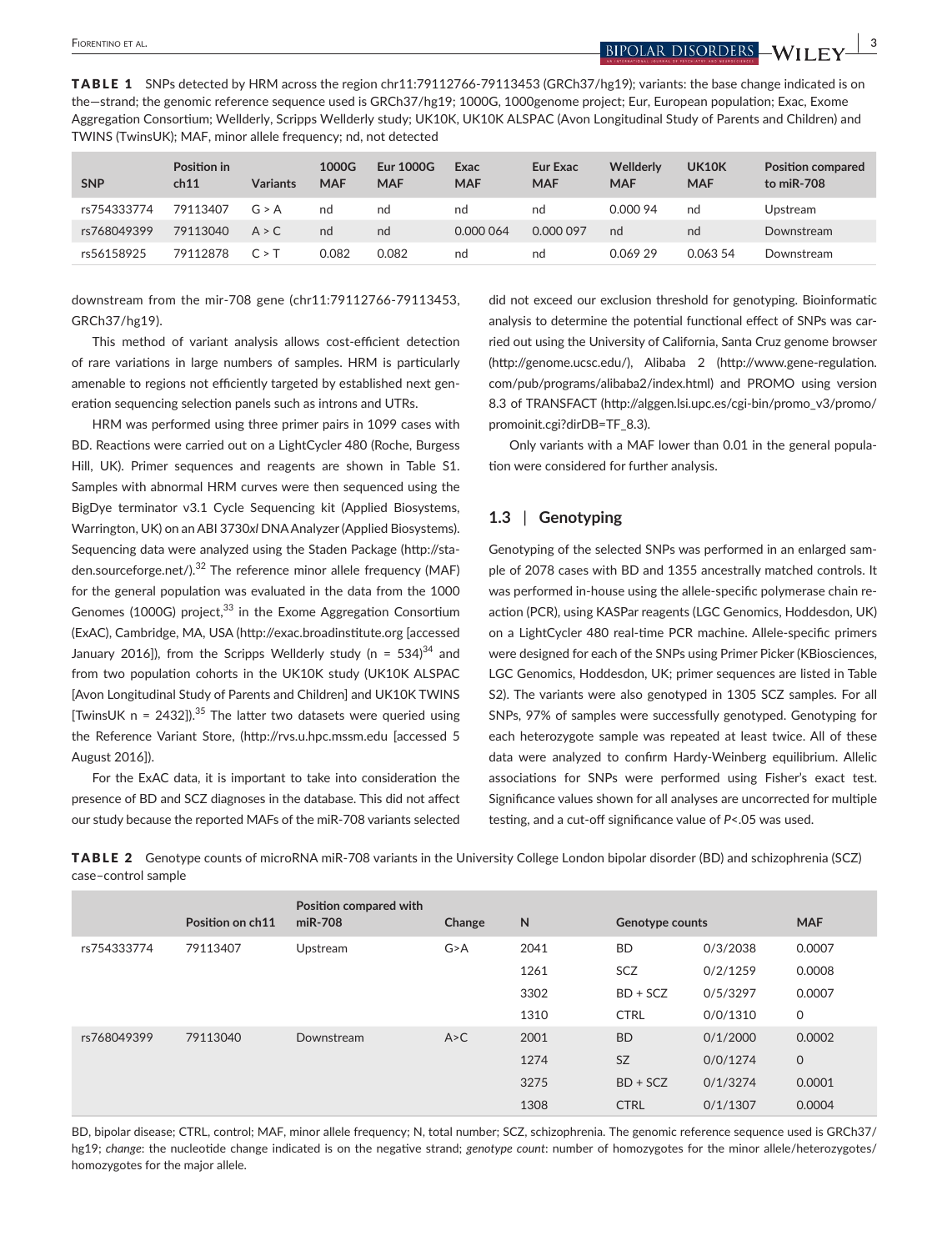**4** 

# **1.4**  | **Detection and evaluation of variants in the hasmiR-708 binding sites**

Whole-genome sequencing (WGS) was performed on 99 of the subjects with BD-I selected from our BD cohort first on the basis of individuals with a strong positive family history of BD or bipolar spectrum disorder. Where the strength of the family history was tied, individuals with the earliest age at onset were selected. The mean age of onset for the cases selected for sequencing was 21.55 (standard deviation [SD] 8.90), and this was significantly lower than the total cohort ( *P* = .0124). The genomic DNA was sequenced using 100 bp paired-end reads on a Hi-Seq 1000 (Illumina Inc., San Diego, CA, USA). Sequence data alignment to the National Center for Biotechnology Information human reference genome 37.1 (hg19) and variant calling was performed using the CASAVA 1.8.2 pipeline at Illumina ([http://](http://support.illumina.com/sequencing/sequencing_software/casava.html) [support.illumina.com/sequencing/sequencing\\_software/casava.](http://support.illumina.com/sequencing/sequencing_software/casava.html) [html](http://support.illumina.com/sequencing/sequencing_software/casava.html)). The sequence data from these individuals was further analyzed and annotated using kGAP (Knome Inc., Boston, MA, USA).<sup>36</sup> The BD WGS data was screened for variants in miR-708 binding sites (15 bp upstream and 1 bp downstream the microRNA seed) predicted by Targetscan 6.2: June 2012 [\(http://www.targetscan.org/](http://www.targetscan.org/)).

#### **1.5**  | **Imputation and analysis of BD GWAS data**

UCL BD and control GWAS data were included in the PGC-BD data set.<sup>37</sup> These data have been subjected to a standardized quality control and imputation pipeline ([https://sites.google.com/a/broadinstitute.](https://sites.google.com/a/broadinstitute.org/ricopili/) [org/ricopili/\)](https://sites.google.com/a/broadinstitute.org/ricopili/). Association testing was performed using PLINK2.<sup>38</sup>

#### **2**  | **RESULTS**

#### **2.1**  | **Variant selection and genotyping**

Three single nucleotide variants were detected by HRM analysis across the region selected to be analyzed: rs56158925, rs754333774, and rs768049399 (Table 1). rs56158925 is located 200 bp downstream from mir-708. This variant has an overall MAF of 0.082 in the general population of the 1000G Project, and the same frequency in the data from the European subpopulation of the project and with a slightly lower frequency in the Wellderly and UK10K cohorts data (Table 1). The other two variants, rs754333774 and rs768049399, are located 260 bp upstream and 27 bp downstream, respectively, of the mir-708 gene. rs768049399 was annotated in the ExAC database, with an over all MAF of  $6.4 \times 10^{-5}$  and  $9.7 \times 10^{-5}$  in the European sub population of the project but was not reported in data from the 1000G project, Wellderly subjects or in the UK10K cohorts. rs754333774 was also not reported in the 1000G project or in the UK10K cohorts however it was detected in one of 534 individuals from the Wellderly sample (Table 1). The estimated MAF of this variant in these two datasets is 0.0017.

Genotyping assays were designed for the two SNPs with MAFs lower than 0.01 in the general population. Genotyping was conducted in the complete UCL case–control sample, including cases with BD and SCZ. The rs768049399 variant allele was detected in one case with BD and in one control (Table 2). The rs754333774 variant allele

| data sets |                            |             |                                                                                                                               |                                                 |                  |                                                          |              |      |                |      |               |
|-----------|----------------------------|-------------|-------------------------------------------------------------------------------------------------------------------------------|-------------------------------------------------|------------------|----------------------------------------------------------|--------------|------|----------------|------|---------------|
| Gene      | Seed position<br>in 3' UTR | $rac{P}{S}$ | Position                                                                                                                      | <b>Alleles</b>                                  | Ancestral allele | Variant position in the miR-708<br>binding site (5'->3') | BD WGS 1000G |      | Eur 1000G Exac |      | Eur Exac      |
| APOC3     | $41 - 47$                  | rs5128      | chr11:116703640                                                                                                               | U<br>U<br>O<br>O                                |                  | .CCUAUCCAUCCUGCGagcuccuC                                 | 0.915        | 0.77 | 0.88           | 0.84 | $\frac{6}{2}$ |
| GALNT13   | 764-770                    | rs707082    | chr2:155307832                                                                                                                | $T > C$ C                                       |                  | AAACUAAACAAUCUUgcuccuaG                                  | 0.93         | 0.76 | 0.89           |      |               |
| T6GALNAC4 | 359-365                    | rs1043026   | chr9:130670310                                                                                                                | $\begin{array}{cc} & G \\ & \infty \end{array}$ |                  | .CCUCCCUCCCAGCCgcuccuaC                                  | 0.995        | 0.93 | 1.00           |      |               |
| SLC22A23  | 1812-1818                  |             | rs5873874 chr6:3271471-3271471 ->GAT GAT                                                                                      |                                                 |                  | ACUUGCUCCACGUCCagcuc-cuC                                 | 0.955        | 0.83 | 0.96           |      |               |
|           |                            |             | The genomic reference sequence used was GRCh37/hg19. The variant position in the sequence is indicated with boldened letters. | $\ddot{ }$                                      |                  |                                                          |              |      |                |      |               |

TABLE 3 Variants in predicted microRNA miR-708 binding sites detected by whole-genome sequencing (WGS) and their frequencies in bipolar disorder WGS (BD WGS) data and in reference

TABLE 3

Variants in predicted microRNA miR-708 binding sites detected by whole-genome sequencing (WGS) and their frequencies in bipolar disorder WGS (BD WGS) data and in reference

1000G, 1000 Genome Project; APOC3, apolipoprotein C-III; Eur, European population; Exac, Exome Aggregation Consortium; GALNT13, polypeptide N-acetylgalactosaminyltransferase 13; nd, not detected; SNP, single-nucleotide polymorphism; UTR, untranslated region; SLC22A23, solute carrier family 22 member 23; ST6GALNAC4, ST6 (alpha-N-acetyl-neuraminyl-2,3-beta-galactosyl-1,3)-N-acetylgalactosaminide ST6GALNAC4, ST6 (alpha-N-acetyl-neuraminyl-2,3-beta-galactosyl-1,3)-N-acetylgalactosaminide 10000G, 1000 Genome Project; APOC3, apolipoprotein C-III; Eur, European population; Exac, Exome Aggregation Consortium; GALNT13, polypeptide N-acetylgalactosaminyltransferase 13; nd, not detected; SNP, single-nucleotide polymorphism; UTR, untranslated region; SLC22A23, solute carrier family 22 member 23; alpha-2.6-sialyltransferase 4. alpha-2,6-sialyltransferase 4.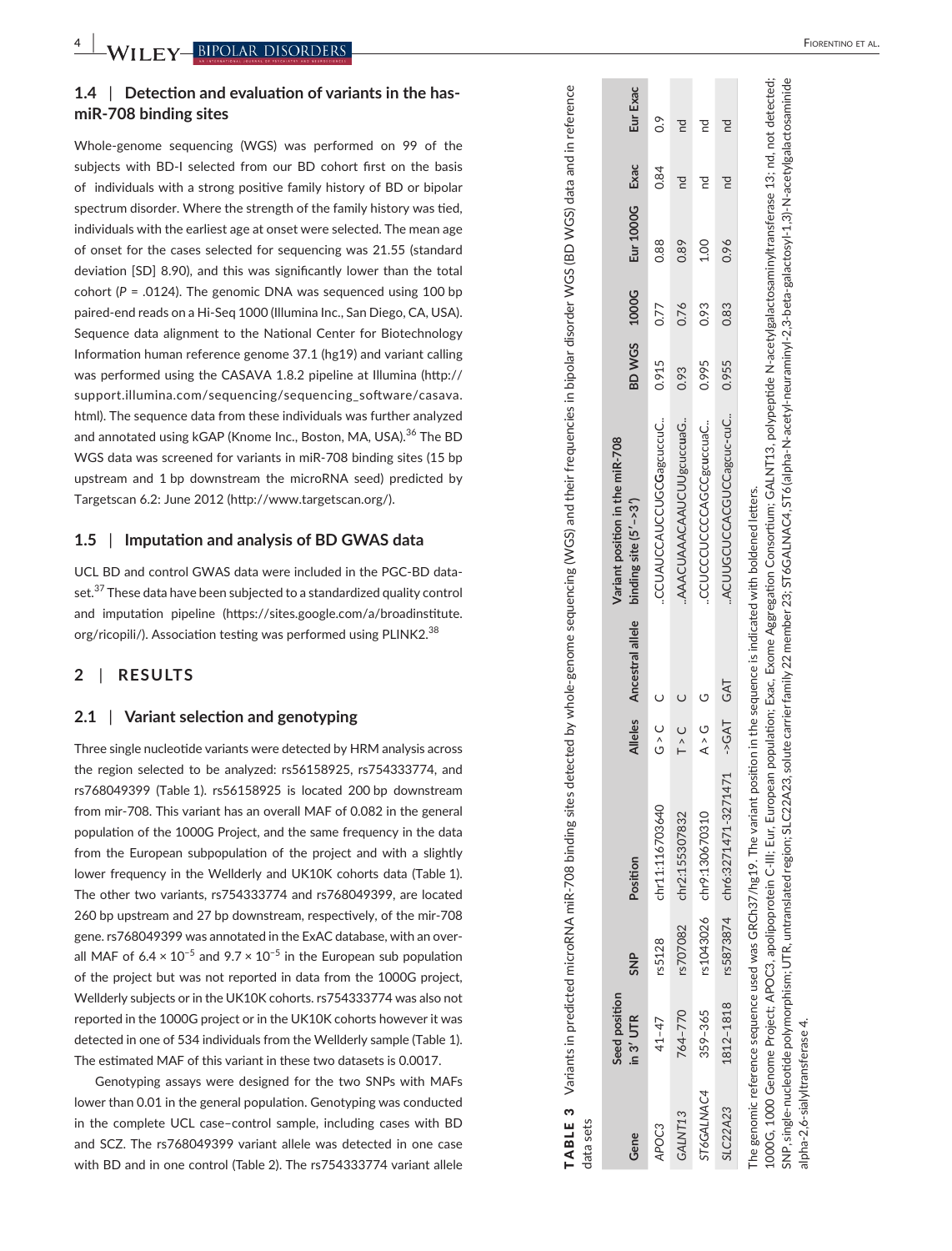**<u>EIDENTINO ET AL.</u> BIPOLAR DISORDERS**  $-WII$   $\text{EY}$   $^{15}$ 

was detected in three cases with BD, two cases with SCZ, and no controls (Table 2).

Bioinformatic transcription factor binding analysis of the effect of rs754333774 did not identify consistent predictions for altered binding. By contrast, the variant allele of rs768049399 was predicted to destroy a binding site for the CCAAT/enhancer-binding protein beta transcription factor and to create a binding site for five transcriptional factors: hepatocyte nuclear factor (HNF)-3α; TATA box-binding protein; homeobox protein D8; HNF-1C; and HNF1-B.

#### **2.2** | **Variants in miR-708 binding sites**

Targetscan 6.2 predicted 4377 transcripts with miR-708 binding sites (including many transcripts with overlapping 3ʹ UTRs), with a total of 381 conserved sites and 4999 poorly conserved sites (including many overlapping sites). These binding sites were analyzed in WGS from 99 subjects with BD for possible variants. Only four nonreference (GRCh37/hg19) allelic variants were identified. The variants were located in the genes encoding the following proteins: apolipoprotein C-III (*APOC3*); polypeptide N-acetylgalactosaminyltransferase 13 (*GALNT13*); ST6 (alpha-N-acetyl-neuraminyl-2,3-beta-galactosyl-1,3)- N-acetylgalactosaminide alpha-2,6-sialyltransferase 4 (*ST6GALNAC4*); and solute carrier family 22 member 23 (*SLC22A3*) (Table 3). All four variants are known common variants that have been annotated on The Single Nucleotide Polymorphism Database (dbSNP). rs5128 in *APOC3* is 1 bp upstream from the miR-708 seed sequence, while the other three variants rs707082, rs1043026, rs5873874, located in *GALNT13*, *ST6GALNAC4* and *SLC22A3,* respectively, are within the seed sequence of the miR-708 binding sites.

The allele frequencies of the four variants in the BD WGS samples were similar to those reported in both the entire sample and the European-only sample from the 1000G project (Table 3). Data were available only for rs5128 in the ExAC database, and these were similar to those of the BD WGS sample. The 3′ UTRs of the remaining genes were not included in the exome sequencing data in the ExAC database. Association testing of GWAS data for the first 491 UCL BD cases and 495 UCL controls, imputed using the 1000G project data as a reference panel, did not show evidence for involvement of rs5128 or rs707082 with BD (*P*=.5214 and .4286, respectively); rs1043026 and rs5873874 were not reliably imputed (Table S3).

## **3** | **DISCUSSION**

The potential role of miRNAs in psychiatric disorders has recently been highlighted by GWS association findings with SNPs within miR-137 and SCZ.<sup>13</sup> Several reports have implicated microRNAs in BD, both genetically and biologically.11,23,25,26,39,40 The PGC-BD group performed a combined analysis of GWAS data that identified a GWS intronic variant in *ODZ4* (TENM4), rs12576775.9 This association has been confirmed by two other independent studies.<sup>10,11</sup>

The two variants in miR-708 with a MAF lower than 0.01 (rs768049399 and rs754333774) were genotyped in our BD and control cohorts. The strong prior findings with miRNA genes in SCZ led us to genotype the selected variants in our SCZ cohort, in addition to the subjects with BD and control subjects.

The rare allele of rs754333774 was found only in individuals with BD or SCZ; in our own data and, this finding was not statistically significant. This variant was detected in a single individual from the Wellderly sample but was absent in a substantially larger number of individuals from the UK10K cohorts. Together the frequency of this variant in the combined UK10K cohorts and Wellderly sample was lower than that in our BD and SCZ case cohorts. This finding is intriguing but requires validation in large independent samples of subjects with BD and or SCZ and healthy controls. No support for a role for rs768049399 in BD (and/or SCZ) was found.

In order for microRNAs to regulate gene expression, they need to bind to a target region, normally in the 3ʹ UTR of a gene. It is important that nucleotides 2–8 of the miRNA have a perfect match with their target, and this region is defined as a seed region. The miRNA binding site and, more specifically, the seed regions are well conserved; they are more likely to reside within those targets in the transcriptome with lower variant densities, especially target regions in which nucleotides have low mutation frequencies.41 Analysis of enrichment of GWS signals for miRNA genes and their putative target regions implicated miR-137 and its pathway in SCZ in different populations.<sup>42,43</sup> With the advent of WGS, it is therefore possible to implicate not only regions, but also specific variants, in disease. WGS data for 99 BD subjects were analyzed for possible variants in the miR-708 binding sites predicted by Targetscan. This analysis identified four miR-708 binding site variants, each of which was located in brain-expressed genes, including *APOC3* and *SLC22A23*. Both of these genes have been reported to be associated with the response to antipsychotic drug treatment. Variants in *APOC3* have been implicated in variations of cholesterol and triglyceride levels in SCZ patients treated with clozapine and olanzapine;44 variants in *SLC22A23* have been reported to be associated with QT prolongation in a GWAS of subjects with SCZ treated with quetiapine.<sup>45</sup> However, comparison of the allele frequency data of the four miR-708 binding site variants between the 99 WGS subjects with BD and those in reference databases suggested that none of the miR708 3 ′UTR binding site variants were likely to be etiological. Indeed, analysis of imputed data from our own BD case– control sample did not show evidence for an association for the two variants that were reliably imputed. One of the challenges of studying miRNAs is the complexity of miRNA-target gene networks. The study of these networks requires systematic computational prediction of miRNA-target gene interactions. However, there is a certain degree of imprecision in the predictions made by current miRNA target gene algorithms. This imprecision can be observed in the inconsistent prediction scores that are obtained from the different algorithms. Most algorithms do not consider whether miRNA genes and their potential target are co-expressed and this could be an effective way of improving predictions. Furthermore both miRNAs and their targets are located in areas of the genome that are not often covered by whole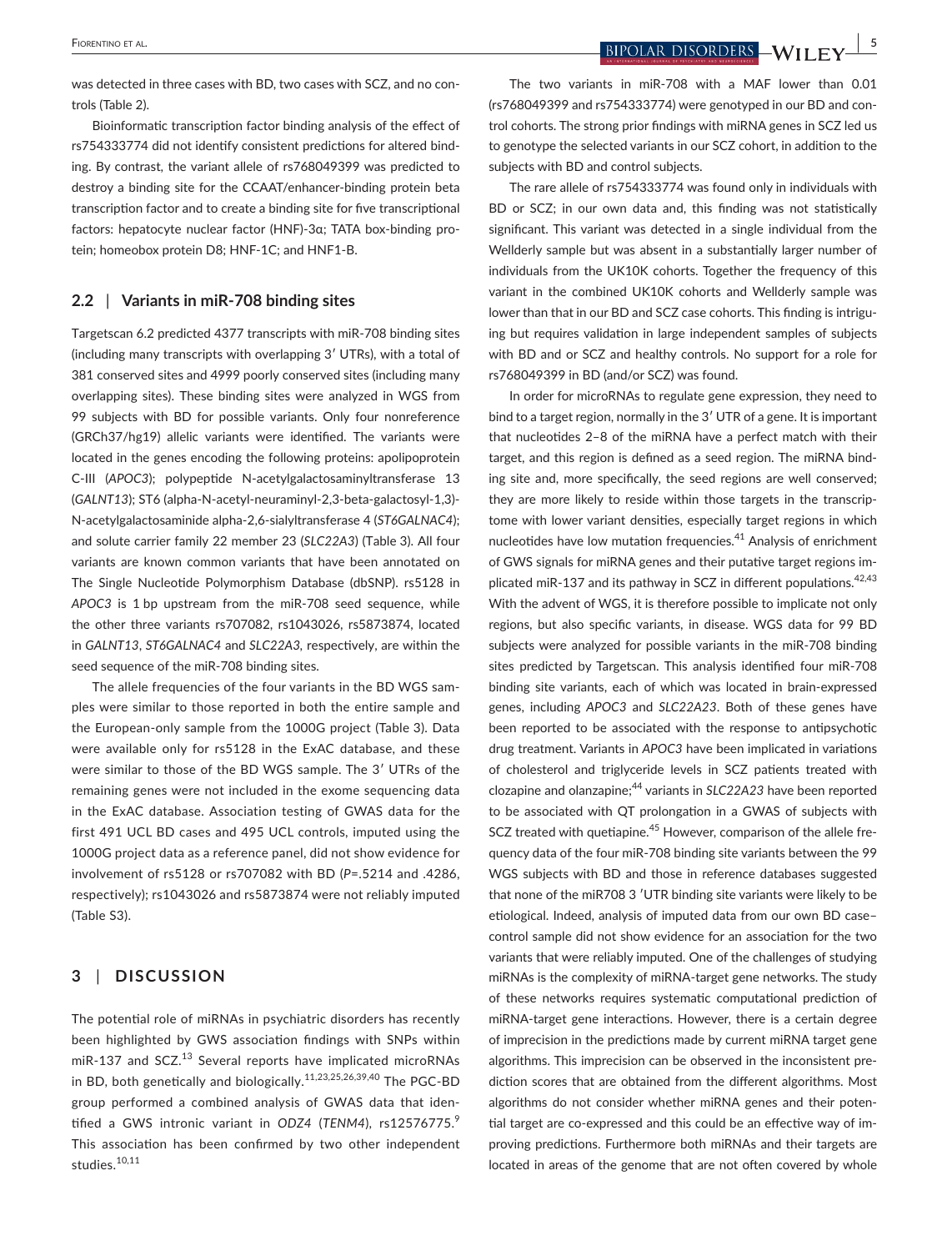**6 |**  Fiorentino et al.

exome sequencing. However, as larger scale WGS datasets become available, variation in 3'UTRs and intronic/intragenic regions will be better described, making it possible to begin to understand the functional role of these regions.

# **4** | **CONCLUSIONS**

In summary, we report a single recurrent variant located close to in the miR-708 gene that may have a role in susceptibility to BD and/ or SCZ. This finding awaits replication in independent SCZ and BD cohorts, as does a functional analysis of the potential consequences of this variant.

#### **ACKNOWLEDGEMENTS**

The UCL clinical and control samples were collected with support from the Bipolar Organization, the Neuroscience Research Charitable Trust, the Central London NHS Blood Transfusion Service, the Camden and Islington NHS Foundation Trust and 10 other NHS Mental Health Trusts, the Stanley Foundation, the National Institute for Health Research Mental Health Research Network, and the NIHRsupported Primary Care Research Network. Genetic analysis of the UCL cohort has been supported by UK Medical Research Council project grants G9623693N, G0500791, G0701007, and G1000708. NLO'B was supported by a joint PhD studentship, funded by a UCL IMPACT award and Equilibrium, the Bipolar Foundation. The Stanley Foundation and the Stanley Psychiatric Research Center at the Broad Institute, Boston, MA, USA, funded the genome-wide association genotyping. The authors would also like to thank Leanne Graham, funded by a Wellcome Trust Biomedical Vacation Scholarship, for her contribution to the initial HRM screening of ODZ4.

#### **DISCLOSURES**

The authors of this paper do not have any commercial associations that might pose a conflict of interest in connection with this manuscript.

#### **REFERENCES**

- 1. Merikangas KR, Jin R, He JP, et al. Prevalence and correlates of bipolar spectrum disorder in the world mental health survey initiative. *Arch Gen Psychiatry*. 2011;68:241–251.
- 2. Shih RA, Belmonte PL, Zandi PP. A review of the evidence from family, twin and adoption studies for a genetic contribution to adult psychiatric disorders. *Int Rev Psychiatry*. 2004; 16:260–283.
- 3. Barnett JH, Smoller JW. The genetics of bipolar disorder. *Neuroscience*. 2009;164:331–343.
- 4. Kendler KS, Pedersen NL, Farahmand BY, Persson PG. The treated incidence of psychotic and affective illness in twins compared with population expectation: a study in the Swedish Twin and Psychiatric Registries. *Psychol Med*. 1996;26:1135–1144.
- 5. Kieseppa T, Partonen T, Haukka J, Kaprio J, Lonnqvist J. High concordance of bipolar I disorder in a nationwide sample of twins. *Am J Psychiatry*. 2004;161:1814–1821.
- 6. McGuffin P, Rijsdijk F, Andrew M, et al. The heritability of bipolar affective disorder and the genetic relationship to unipolar depression. *Arch Gen Psychiatry*. 2003;60:497–502.
- 7. Ferreira MA, O'Donovan MC, Meng YA, et al. Collaborative genomewide association analysis supports a role for ANK3 and CACNA1C in bipolar disorder. *Nat Genet*. 2008;40:1056–1058.
- 8. Cichon S, Muhleisen TW, Degenhardt FA, et al. Genome-wide association study identifies genetic variation in neurocan as a susceptibility factor for bipolar disorder. *Am J Hum Genet*. 2011;88:372–381.
- 9. Psychiatric GWAS Consortium Bipolar Disorder Working Group. Large-scale genome-wide association analysis of bipolar disorder identifies a new susceptibility locus near ODZ4. *Nat Genet* 2011; 43:977–983.
- 10. Green EK, Hamshere M, Forty L et al. Replication of bipolar disorder susceptibility alleles and identification of two novel genome-wide significant associations in a new bipolar disorder case-control sample. *Mol Psychiatry*. 2013;18:1302–1307.
- 11. Mühleisen TW, Leber M, Schulze TG, et al. Genome-wide association study reveals two new risk loci for bipolar disorder. *Nat Commun*. 2014;5:3339.
- 12. Landgraf P, Rusu M, Sheridan R, et al. A mammalian microRNA expression atlas based on small RNA library sequencing. *Cell*. 2007;129:1401–1414.
- 13. Schizophrenia Psychiatric Genome-Wide Association Study (GWAS) Consortium. Genome-wide association study identifies five new schizophrenia loci. *Nat Genet*. 2011;43:969–976.
- 14. Green MJ, Cairns MJ, Wu J, et al. Genome-wide supported variant MIR137 and severe negative symptoms predict membership of an impaired cognitive subtype of schizophrenia. *Mol Psychiatry*. 2013;18:774–780.
- 15. Hansen T, Olsen L, Lindow M, et al. Brain expressed microRNAs implicated in schizophrenia etiology. *PLoS ONE*. 2007;2:e873.
- 16. Xu Y, Li F, Zhang B, et al. MicroRNAs and target site screening reveals a pre-microRNA-30e variant associated with schizophrenia. *Schizophr Res*. 2010;119:219–227.
- 17. Feng J, Sun G, Yan J, et al. Evidence for X-chromosomal schizophrenia associated with microRNA alterations. *PLoS ONE*. 2009;4:e6121.
- 18. Spitzer R, Endicott J. *The Schedule for Affective Disorder and Schizophrenia, Lifetime Version*. New York: New York State Psychiatric Institute; 1977.
- 19. Begemann M, Grube S, Papiol S, et al. Modification of cognitive performance in schizophrenia by complexin 2 gene polymorphisms. *Arch Gen Psychiatry*. 2010;67:879–888.
- 20. Shi S, Leites C, He D, et al. MicroRNA-9 and microRNA-326 regulate human dopamine D2 receptor expression, and the microRNAmediated expression regulation is altered by a genetic variant. *J Biol Chem*. 2014;289:13434–13444.
- 21. Rossi M, Kilpinen H, Muona M, et al. Allele-specific regulation of DISC1 expression by miR-135b-5p. *Eur J Hum Genet*. 2014;22:840–843.
- 22. Forstner AJ, Hofmann A, Maaser A, et al. Genome-wide analysis implicates microRNAs and their target genes in the development of bipolar disorder. *Transl Psychiatry*. 2015;5:e678.
- 23. Kandaswamy R, McQuillin A, Curtis D, Gurling H. Allelic association, DNA resequencing and copy number variation at the metabotropic glutamate receptor GRM7 gene locus in bipolar disorder. *Am J Med Genet B Neuropsychiatr Genet*. 2014;165B:365–372.
- 24. Geaghan M, Cairns MJ. MicroRNA and posttranscriptional dysregulation in psychiatry. *Biol Psychiatry*. 2015;78:231–239.
- 25. Chen H, Wang N, Burmeister M, McInnis MG. MicroRNA expression changes in lymphoblastoid cell lines in response to lithium treatment. *Int J Neuropsychopharmacol*. 2009;12:975–981.
- 26. Rong H, Liu TB, Yang KJ et al. MicroRNA-134 plasma levels before and after treatment for bipolar mania. *J Psychiatr Res*. 2011;45:92–95.